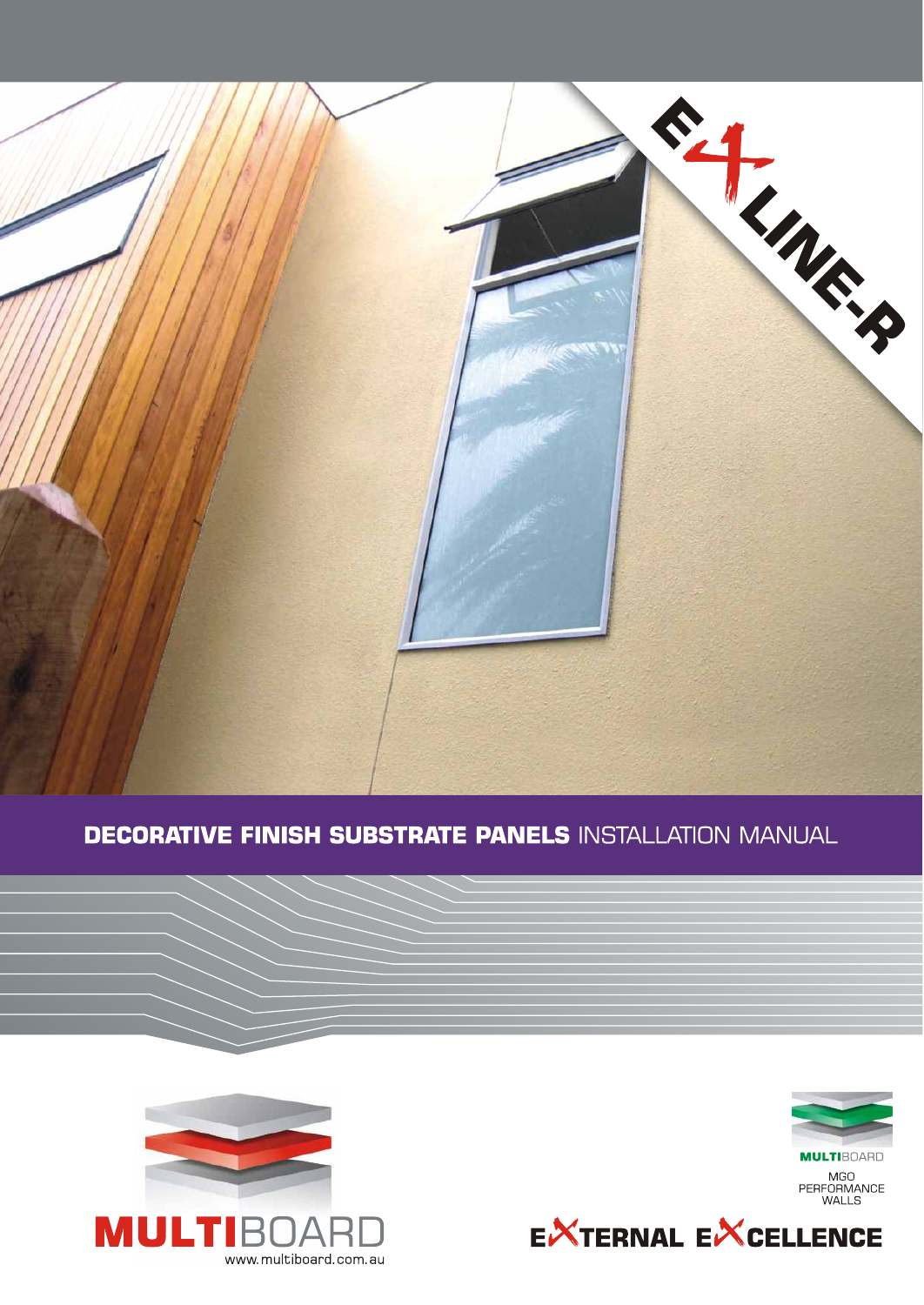



#### **PRODUCT DESCRIPTION**

**eXLine-R** is a versatile, glass fibre-reinforced recycled wood fibre and magnesium cement based panel designed for external cladding.

Fabricated from a combination of recycled timber materials (50%), mineral fibres and the latest fire retardant chemicals, **eXLine-R** is a lightweight but exceptionally strong board that provides a solid substrate for applied decorative finishes.

#### **DECORATIVE FINISHES -PAINTING**

All exposed edges, including the board's front face, are to be sealed with an appropriate paint system, e.g. Haymes Paints - Multiboard, to ensure weatherproofing.

#### **PRODUCT APPLICATIONS**

**eXLine-R** can be used in a number of areas within the construction of residential and commercial buildings externally in most applications.

The **eXLine-R** substrate system combined with a recommended proprietary jointing and coating system, is suitable as wall cladding for new homes, re-cladding of existing homes, extensions, upper storey additions and in light commercial applications with concealed joints.

# **PRODUCT INFORMATION**

#### Compliance with AS2908.2

**eXLine-R** sheets conform to the requirements of AS/NZS2908.2: Cellulose-Cement Products Part 2: Flat Sheets.

**eXLine-R** products are classified Type A, Category 3, in accordance with AS2908.2 'Cellulose-Cement Products'.

#### Appearance

**eXLine-R** has a textured glass fibre-reinforced face and edges. Rebated edge along all four sides.

#### **Edge Details** Recessed Edge



# **Mass and Dimensions**

**eXLine-R** is available in the following lengths:

| <b>EXLINE-R</b>                       |                |                          |                                                 |                |  |  |  |
|---------------------------------------|----------------|--------------------------|-------------------------------------------------|----------------|--|--|--|
| Width<br>(mm)                         | Length<br>(mm) | <b>Thickness</b><br>(mm) | <b>Approx</b><br>Weight<br>(kq/m <sup>2</sup> ) | Weight<br>(kq) |  |  |  |
| 1100                                  | 2400           | 10                       |                                                 | 29.04kg        |  |  |  |
|                                       | 2700           |                          | 11.0                                            | 32.67kg        |  |  |  |
|                                       | 3000           |                          |                                                 | 36.30kg        |  |  |  |
| <b>Square Edge Soffit Application</b> |                |                          |                                                 |                |  |  |  |
| 1200                                  | 2400           |                          |                                                 | 28.51kg        |  |  |  |
|                                       | 2700           | 9.9<br>9                 |                                                 | 32.08kg        |  |  |  |
|                                       | 3000           |                          |                                                 | 35.64kg        |  |  |  |

**eXLine-R** is dimensionally stable, allowing it to be an excellent external cladding panel.

The manufacturing tolerances for **eXLine-R** are as follows:

- $W$  Width  $(+/- 01.5$ mm)
- $\blacksquare$  Length (+/- 01.5mm)
- $\blacksquare$  Thickness (+/- 0.25mm)

# **Fire Resistance**

**eXLine-R** is classified as non-combustible and has been tested in accordance with AS1530.1.

When tested in accordance with AS1530.3, the Early Fire Hazard Indices are as follows:

| Ignitability Index        |         | Range 0-20 |
|---------------------------|---------|------------|
| Spread of Flame Index     |         | Range 0-10 |
| <b>Heat Evolved Index</b> |         | Range 0-10 |
| Smoke Developed Index     | $0 - 1$ | Range 0-10 |

**eXLine-R** was tested to AS 3837 and found to have a Group 1 classification and average specific extinction  $area > 0.1$ m2/kg.

# **MULTIBOARD PROPERTIES**

**eXLine-R** outperforms other building boards in many important ways including the following:



Over 30% lighter than traditional

cement sheeting.



**EXLINE-R** INSTALLATION MANUAL

#### 100% Safe to Use



No harmful crystalline silica or asbestos is used in its composition. Tested as safe.

#### auirements



High acoustic performance.

# **Environmentally Friendly**



50% recycled bamboo / wood fibre, 40% less embodied energy to produce than fibre cement.

# **HANDLING & STORAGE**

**eXLine-R** should be kept dry, and be stored in a dry and covered area.

If stored externally, **eXLine-R** must be stacked flat, be stacked above the ground, supported on level ground and must be protected from the weather.

Care should be taken to avoid damage to the products edges, ends and surfaces. If the product becomes wet, the product must be allowed to dry before fixing.

**eXLine-R** should be stacked and handled carefully to avoid damage.



**Boards should be lifted from the pallet by sliding sideways** *and carried on its long edges. Individual boards should be stacked and handled carefully to avoid damage.*

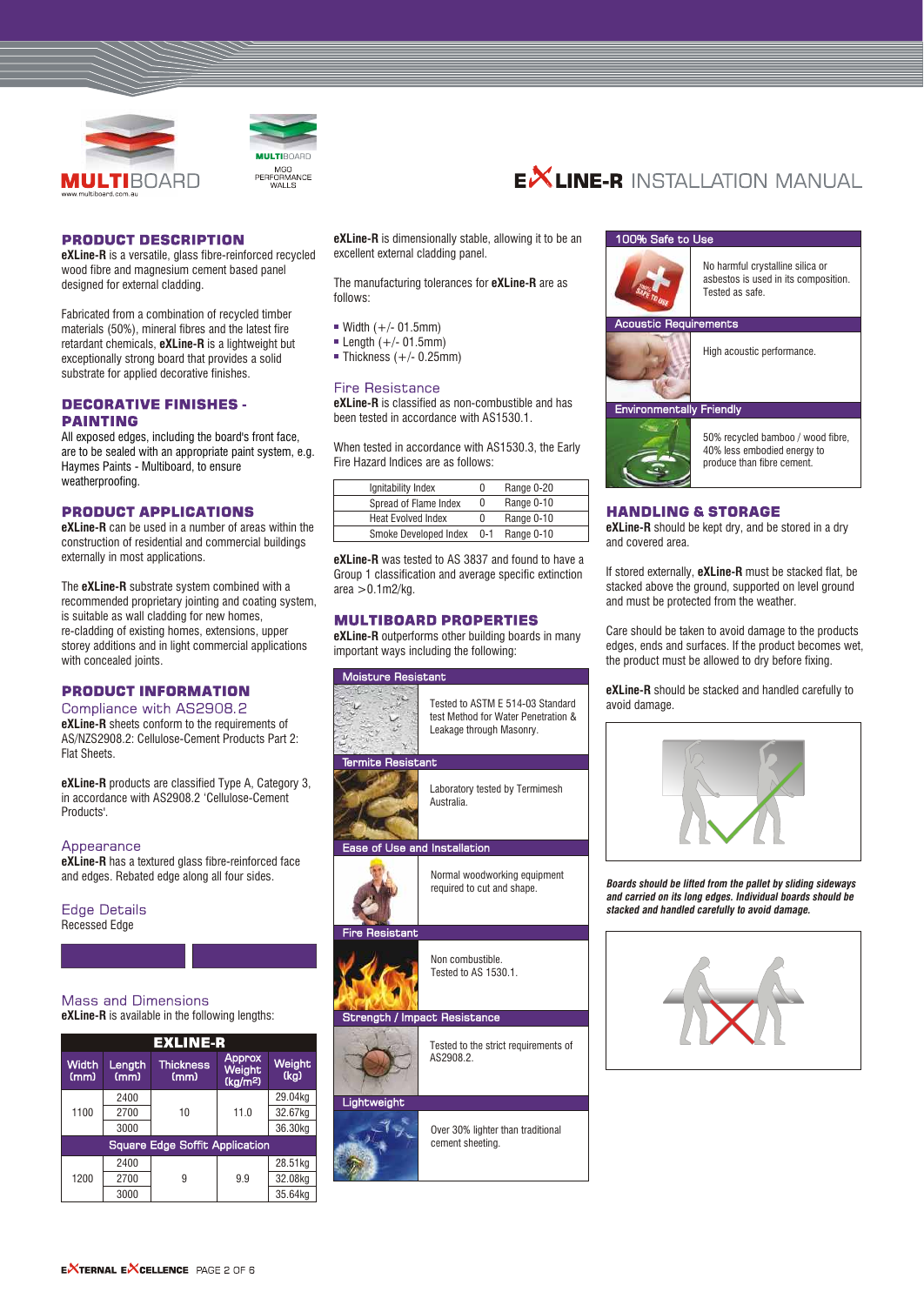# **SHEET CUTTING**

| <b>Smooth Cutting</b>     |                                                                                                                                                        |
|---------------------------|--------------------------------------------------------------------------------------------------------------------------------------------------------|
|                           | For smooth cuts,<br>use a circular saw.                                                                                                                |
| <b>Sawing and Planing</b> |                                                                                                                                                        |
|                           | eXLine-R can also be<br>cut easily using a<br>normal hand saw                                                                                          |
|                           | The edge of eXLine-R<br>can be planed or<br>smoothed with an<br>electric planer, rasp<br>or file, or conventional<br>papers if sanding is<br>required. |
| <b>Drilling</b>           |                                                                                                                                                        |
|                           | For making holes in the<br>board, use a standard<br>drill tip. Do not use<br>hammer action.                                                            |

# Fixing

Direct fixing to the frame structure requires Multiboard **eXLine-R** products to be joined over framing studs, noggings and to be supported by the top/bottom plate.



Multiboard recommends the use of 42mm (min) seasoned treated pine timber battens or 50mm (min) light gauge steel top hats be installed which allows for the system layout to be independent of the wall frame. This installation method provides greater installation and thermal performance efficiency.

The **eXLine-R** joints should be butt jointed together, except where movement joints are required.

It is a requirement that all sheets are installed horizontally, vertical joints are staggered and the sheet is screw fixed at a maximum of 200mm centres.

#### *In all applications, control joints are required at 4.8m intervals.*

Do not place fixings closer than 15mm from sheet edges, or closer than 100mm from the **eXLine-R**  sheet corners.

The sheet must be held firmly against the framing when fixing to ensure breakout does not occur at the back. Fixing is recommended from the centre of the sheet and work outwards, to ensure sheets are hard against the frame, to avoid drumminess.

# **Fasteners**

When fastening **eXLine-R** products, we recommend that you use fasteners - timber screws STF 40-8 C4 or metal screws SMF 30-8 C4

Multiboard recommend at least Class 3 grade fasteners be used of the same gauge and length. You must countersink all screw holes and allow a clearance of 1mm over the diameter of the fasteners. When countersinking fasteners, the depth must be controlled by a gauge to restrict the head depth to no more than 1mm (approx.) below the face of the board.

Fasteners must have the appropriate level of durability for the intended use, particularly in areas subject to salt spray, such as coastal areas.

|                     | Spacing Location                      | Wind Classification to AS 4055 |                |                |     |     |     |
|---------------------|---------------------------------------|--------------------------------|----------------|----------------|-----|-----|-----|
| (mm)                | (mm)                                  | N1                             | N <sub>2</sub> | N <sub>3</sub> | N4  | N5  | N6  |
| Fastener<br>Spacing | Within<br>1200 of<br>building<br>edge | 200                            | 200            | 200            | 200 | 200 | 200 |
|                     | <b>Elsewhere</b>                      | 200                            | 200            | 200            | 200 | 200 | 200 |

As a guide to the classification please refer to the following table:

| Environmental<br>Classification                                       | Appropriate Fastener<br>(Screw)       |
|-----------------------------------------------------------------------|---------------------------------------|
| > 400m from ocean or from<br>severe marine influence.                 | AS 3566 Class 3                       |
| Severe marine influence<br>and up to 400m from<br>marine environment. | AS 3566 Class 4 -<br>Stainless Steel. |

Two types of stainless steel fasteners are available for use in these areas.

**Timber Fixing** self drilling STF 40-8 C4 8g **Metal Fixing** self drilling SMF 30-8 C4 8g

Fasteners must not be overdriven, as this can reduce the holding capacity of the sheet.



# **SHEET LAYOUT & INSTALLATION**

Planning the sheet layout is very important, as this minimises wastage and also the number of sheet joints required.

# Orientation

**eXLine-R** sheets must be installed horizontally, vertical joints to be staggered and always commence the first sheet from a corner.

A horizontal, staggered sheet installation of **eXLine-R**  facilitates maximum bracing strength across the wall installation. Material wastage is minimised when the stud spacing is 600mm wide, although 450mm centres would provide a higher impact resistance.



#### *Vertical sheet layout is not recommended.*

# **FRAMING**

#### General

**eXLine-R** is suitable for use with both timber and lightweight steel framing.

- Framing must be constructed to comply with the relevant building regulations and standards.
- The framing must be set to a true plane to ensure a straight finish to the wall.
- Studs must be spaced at a maximum of 600mm centres.
- Noggings must be spaced at a maximum of 1100mm centres for horizontal sheet layout (sheet widths are a maximum of 1100mm).
- **eXLine-R** sheet edges **MUST** be supported by studs, noggings, top/bottom plates when direct fixed to frame structure.

#### **Batten Fix Example**

**Position the batten** according to predetermined and marked spacing's and ensure that they are vertical (check this with a spirit level in all planes).



**Fix the battens** on the flat to the frame using appropriate framing nails or screws.

Always check the alignment of all framing with a long straight edge before any installation is conducted. The maximum out of alignment should not exceed 4mm over 3000mm, 3mm over 1200mm or 2mm over 600mm. This should be checked both horizontally and vertically.

Excessive misaligned framing may contribute to an uneven surface after the coating has been applied. Multiboard will not be held responsible for this should it occur.

*Please note: fixing to uneven surfaces or water saturated framing will void any warranty.*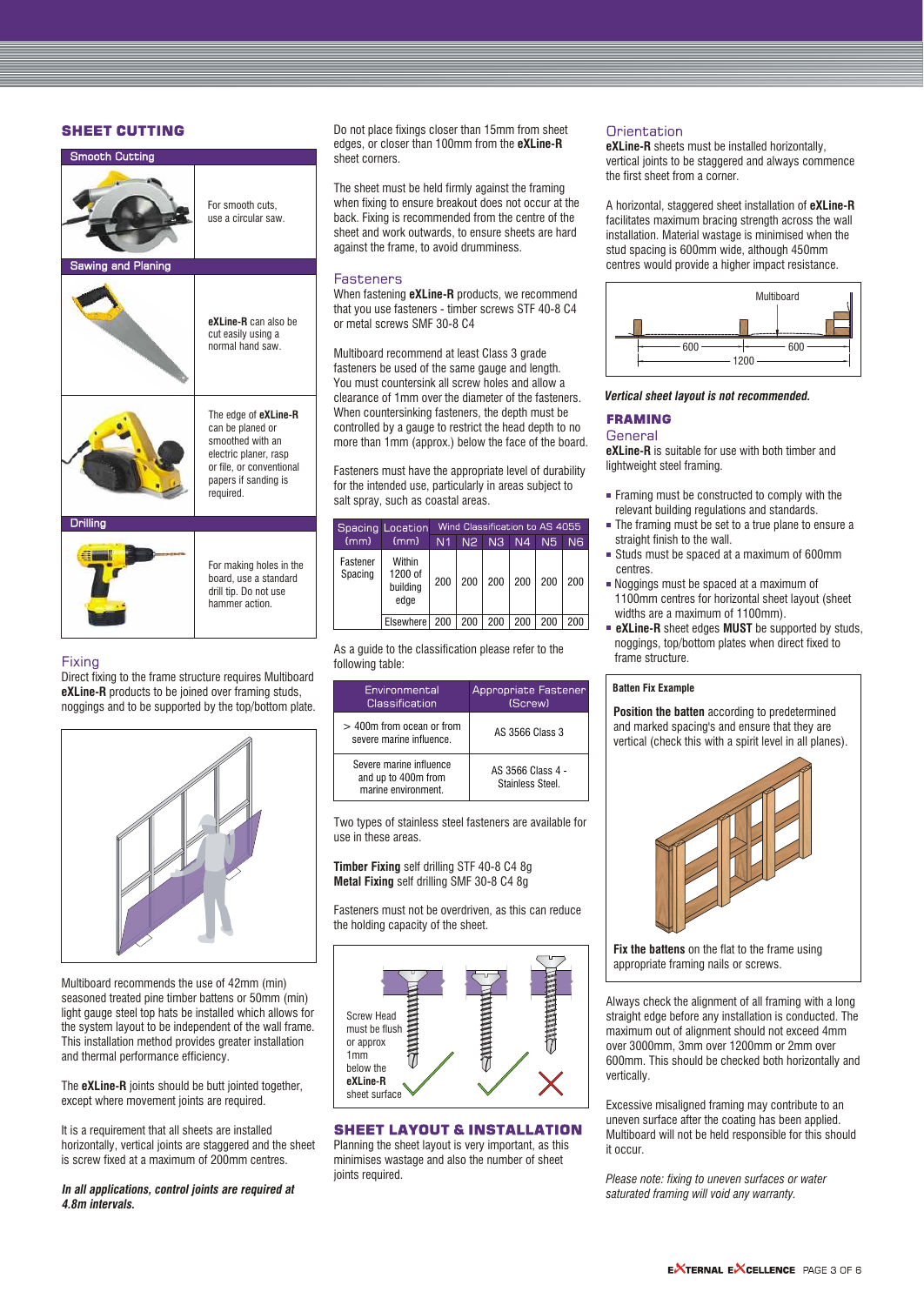#### **Timber Framing**

Timber framing must comply with AS1684.2 and 3: 1999 Residential Timber - Framed Construction.

**eXLine-R** cannot be fixed to wet framing. Kiln dried timber/seasoned timber must be used. If sheets are fixed to wet framing, it is likely that problems will occur at a later date due to excessive timber shrinkage. Please note all warranties will be void if this is the case.

Unseasoned timber must not be used as it is prone to shrinkage, and can cause undue stresses on sheet joints due to excessive movement between the timber frame and the sheets.

The timber framing thickness at the sheet joints must be a minimum of 42mm. A double stud at the sheet joint must be provided, if the timber framing is less than 42mm.



#### **Steel Framing**

Metal framing must comply with AS3623 - 1993 Domestic Steel Framing.

**eXLine-R** can be fixed directly to lightweight metal framing, of thickness between 0.5mm and 1.6mm (BMT).

Minimum flange width at the joints must be 35mm, to provide adequate support for the fixing of the sheet edges. A double stud at the sheet joint must be provided if the steel framing is less than 35mm.

**eXLine-R** sheets **must not** be fixed directly to drawn steel or hot-rolled steel sections. If Multiboard is to be installed on these members, then either 42mm (min) wide timber battens must be used or 50mm (min) wide light-gauge metal top-hats must be used.

All timber battens or metal top-hats must be installed vertically, at a maximum of 600mm centres. Reduced stud centres will provide a higher impact resistance, but will require extra studs to be placed at board junctions.



#### Frame Lavout

Framing studs must be spaced at maximum centres of 600mm.

Noggings are required to be installed flush with the outside face of the studs at 1100mm centres for 1100mm wide sheets.

In higher wind areas, stud spacings must be reduced (Refer to table below).

All sheet edges must be supported by studs or noggings. Additional framing must be installed when framing does not coincide with the joints. Alternatively joints can be back blocked using a 200mm section of Multiboard glued and screwed behind the sheet edges to provide support across the join. Sika Super Grip construction adhesive recommended or similar.

#### **Maximum Stud Spacing - 9mm & 10mm eXLine-R**

|                 | Spacing Location                      | Wind Classification to AS 4055 |                |                |                |     |     |
|-----------------|---------------------------------------|--------------------------------|----------------|----------------|----------------|-----|-----|
| (mm)            | (mm)                                  | N1                             | N <sub>2</sub> | N <sub>3</sub> | N <sub>4</sub> | N5  | N6  |
| Stud<br>Spacing | Within<br>1200 of<br>building<br>edge | 600                            | 600            | 600            | 450            | 300 | 300 |
|                 | Elsewhere                             | 600                            | 600            | 600            | 600            | 450 | 450 |



#### Joints

**eXLine-R** joints are butt jointed to form the set (recessed-edge) joint. No gaps are to be left between sheets. The success of any joining system is very much dependant upon the correct construction of the framing, the fixing of **eXLine-R** and the application of the jointing materials.

#### Sarking

Vapour permeable sarking between **eXLine-R** and the framing must be installed at all times. All warranties are void without the installation of sarking.

Use of reflective sarking will enhance the insulation properties of the cladding system.



All wall openings, penetrations, intersections, connections, window sills, heads and jambs must be fully flashed and waterproofed, before any **eXLine-R** sheets are installed.

#### Corners

At external corners, the sheet joint must finish flush no gap should be left in these circumstances. Sheets at the corners should either be both recessed or both straight edge.

Multiboard recommends alkaline-resistance fibreglass corner mesh to be installed at the corner before the coating system is applied. Please refer to the coating manufacture's recommendations before application.

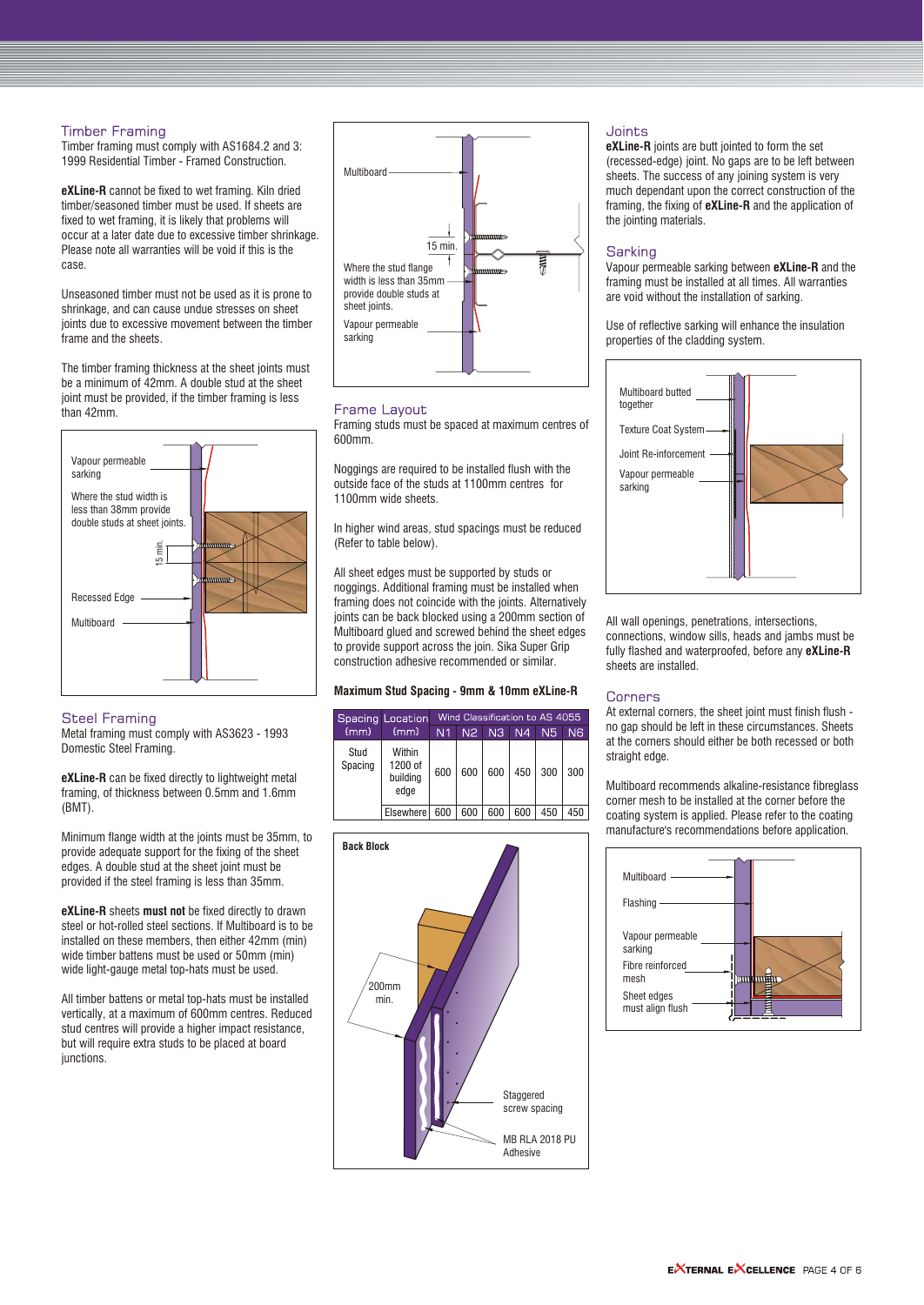On an internal corner it is necessary to leave a 3mm - 6mm gap, which should be filled will polyurethane sealant.



# Control Joints

**Vertical Control Joints** 

Control joints are required when a continuous wall spans longer than 6000mm. Relief and control gaps require a 6mm gap between sheets and are best incorporated in the structure at window and door opening or behind where a nearby downpipe is located.

When control joints are required form a 6mm gap between the **eXLine-R** sheets and fill with polyurethane sealant.





# **Horizontal Control Joints**

Horizontal control joints are located at 3.0m maximum and also in between floor joist levels and at gable ends.

This allows for sheet and frame movement.





### Structural Joints

Structural joints must be provided when required by the architect/designer. Structural joints must have total separation, including top/bottom plate, internal lining and **eXLine-R**, to allow for expansion and contraction of the structural framing.



# **Construction Joints** Vertical

Vertical construction joints are required when **eXLine-R** is installed alongside an existing structure.

Always leave a 6mm gap between the two construction types and fill with polyurethane.

#### Horizontal

Horizontal construction joints are required where upper levels are constructed on an existing ground floor structure.





#### **Window & Door Openings**

To reduce the incidence of cracks appearing in the jointing, **eXLine-R** sheets should be cut in (200mm minimum) around window and door openings.

Where cutting in of **eXLine-R** panels around openings is not possible (eg windows & doors), the use of control joints at the opening junctions is highly recommended. This will minimise the potential for any cracking.



If a sheet must coincide with the corner of an opening, **eXLine-R** recommends installation of a relief/control joint.